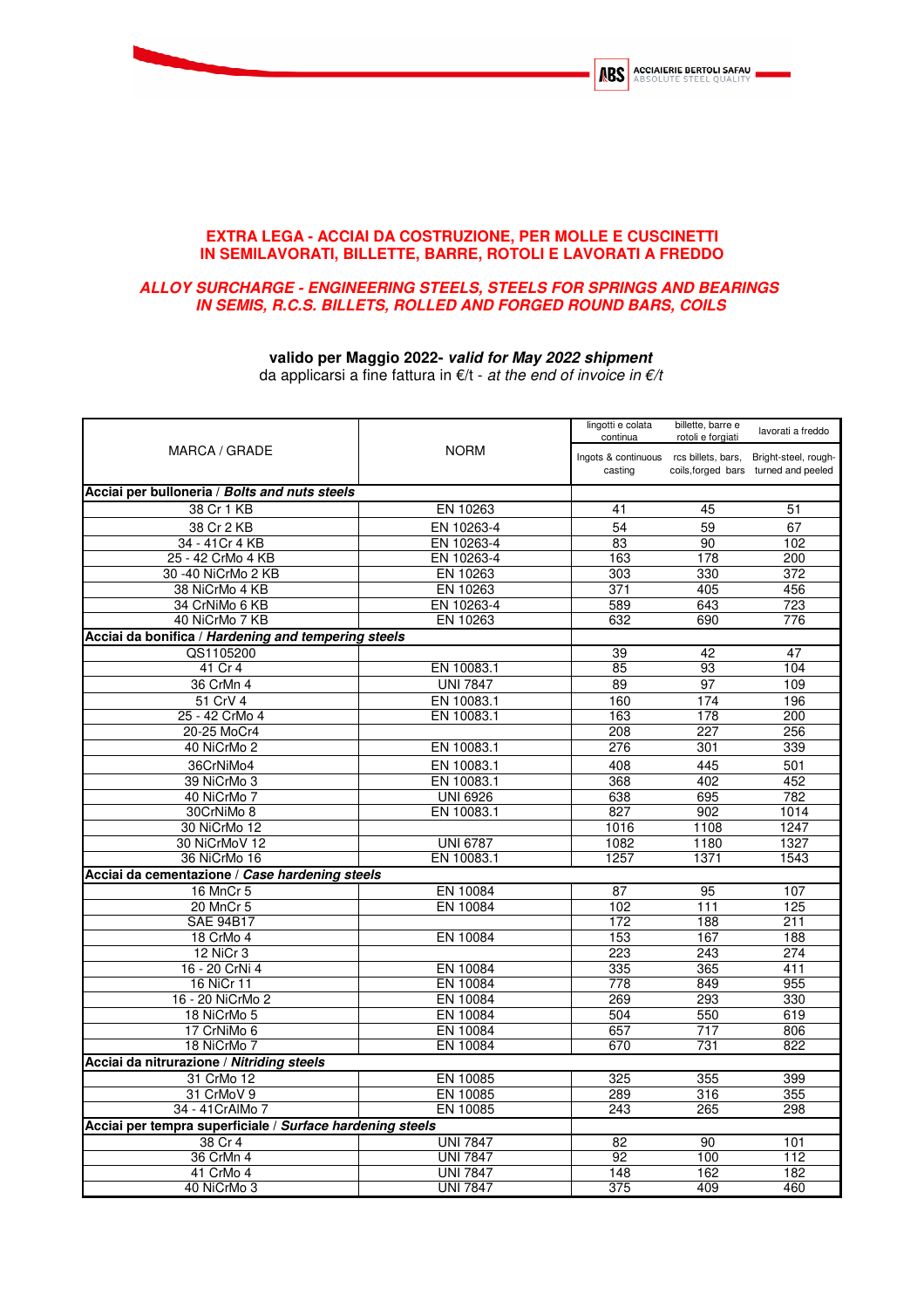| <b>NORM</b><br>MARCA / GRADE<br>Ingots & continuous rcs billets, bars,<br>Bright-steel, rough-<br>coils, forged bars turned and peeled<br>casting<br>Acciai alte temperature / Creep resisting steels<br>16 Mo 5<br>EN 10216<br>231<br>211<br>260<br>14 CrMo 3<br>EN 10216<br>260<br>283<br>319<br>18 CrMoSi 4<br>EN 10222<br>302<br>330<br>371<br>EN 10222.2<br>11 CrMo 9 10<br>495<br>540<br>607<br>EN 10216.2<br>16 CrMo 20 5<br>484<br>528<br>594<br>Acciai basse temperature / Steels for low temperatures<br>18 Ni 14<br>EN 10216-4<br>935<br>1020<br>1147<br>X 12 Ni 09<br>EN10222-4<br>2610<br>2937<br>2393<br>Acciai per cuscinetti / Bearing steels<br>$100$ Cr 6<br>EN 683.17<br>102<br>111<br>125<br>100 CrMo 7<br>EN 683.17<br>222<br>204<br>250<br>EN 683.17<br>100 CrMn 4<br>84<br>95<br>77<br>48 - 60 Si 7<br>EN 10089<br>97<br>105<br>119<br>60 SiCr 8<br>EN 10089<br>136<br>125<br>153<br>EN 10089<br>52 SiCrNi 5<br>285<br>311<br>349<br>EN 10089<br>45 SiCrMo 6<br>184<br>201<br>226<br>EN 10089<br>74<br>55 Cr 3<br>68<br>83<br>50 CrV 4<br>EN 10089<br>170<br>156<br>191<br>239<br>51 CrMoV 4<br>EN 10089<br>219<br>269<br>19 - 46 MnV 6<br>EN 10267<br>98<br>90<br>111<br>95<br>19 - 46 MnVS 6<br>EN 10267<br>103<br>116<br>38MnSiVS6<br>112<br>103<br>126<br>D25M6<br>113<br>128<br>104<br>69<br>76<br>85<br>48MnV3<br>1.0038<br><b>S235JR</b><br>12<br>10<br>11<br>C <sub>21</sub><br>23<br>1.0432<br>21<br>26<br><b>P250GH</b><br>1.0460<br>13<br>14<br>16<br>1.0482<br>19Mn5<br>46<br>50<br>56<br>1.0503<br>13<br>C45<br>14<br>16<br>1.0511<br>$\overline{C40}$<br>$\overline{13}$<br>14<br>16<br>1.0528<br>C30<br>13<br>14<br>16<br>C <sub>55</sub><br>15<br>16<br>1.0535<br>18<br>C50<br>1.0540<br>15<br>16<br>18<br>S355J0<br>$\overline{38}$<br>1.0553<br>41<br>46<br>1.0565<br><b>P355NH</b><br>25<br>27<br>31<br>1.0566<br>25<br>27<br>31<br>P355NL1<br>1.0570<br>S355J2G3<br>29<br>33<br>27<br>1.0577<br>35<br>39<br>44<br>S355J2<br>25<br>$\overline{23}$<br>$\overline{28}$<br>1.0715<br>11SMn30<br>30<br>33<br>1.0721<br>10S20<br>27<br>35S20<br>1.0726<br>26<br>28<br>32<br>1.0764<br>32<br>36<br>36SMn14<br>$\overline{29}$<br>$\overline{35}$<br>39<br>1.1108<br>10Mn4<br>32<br>1.1121<br>C10E<br>$\overline{27}$<br>22<br>24<br>45<br>1.1127<br>42<br>$\overline{51}$<br>38Mn6<br>1.1132<br>C15E2C<br>22<br>23<br>26<br>1.1140<br>C15R<br>22<br>25<br>21<br>C15E<br>$\overline{22}$<br>25<br>$\overline{21}$<br>1.1141<br>1.1160<br>49<br>22Mn6<br>45<br>55<br>1.1167<br>29<br>33<br>36Mn5<br>27<br>25<br>1.1181<br>C35E<br>$\overline{23}$<br>$\overline{28}$<br>1.1191<br>C45E/CK45<br>24<br>26<br>30<br>1.1197<br>67<br>$\overline{76}$<br>25MnV5<br>62<br>13<br>$\overline{14}$<br>16<br>1.1201<br>C45R<br>C50E<br>16<br>1.1206<br>15<br>18<br>CF53<br>12<br>1.1213<br>$\overline{11}$<br>$\overline{13}$<br>15<br>16<br>1.1219<br>C56E2<br>18<br>1.1221<br>$\overline{29}$<br>$\overline{32}$<br>C60E<br>26<br>$\overline{29}$<br>$\overline{32}$<br>1.1231<br>C67S<br>26<br>17<br>19<br>1.1236<br>21<br>C66D2<br>1.1241<br>C50R<br>15<br>16<br>18<br>19MnVS6<br>90<br>98<br>111<br>1.1301<br>95<br>103<br>1.1302<br>30MnVS6<br>116<br>1.1303<br>38MnVS6<br>99<br>108<br>121 |                                           |  | lingotti e colata<br>continua | billette, barre e<br>rotoli e forgiati | lavorati a freddo |
|----------------------------------------------------------------------------------------------------------------------------------------------------------------------------------------------------------------------------------------------------------------------------------------------------------------------------------------------------------------------------------------------------------------------------------------------------------------------------------------------------------------------------------------------------------------------------------------------------------------------------------------------------------------------------------------------------------------------------------------------------------------------------------------------------------------------------------------------------------------------------------------------------------------------------------------------------------------------------------------------------------------------------------------------------------------------------------------------------------------------------------------------------------------------------------------------------------------------------------------------------------------------------------------------------------------------------------------------------------------------------------------------------------------------------------------------------------------------------------------------------------------------------------------------------------------------------------------------------------------------------------------------------------------------------------------------------------------------------------------------------------------------------------------------------------------------------------------------------------------------------------------------------------------------------------------------------------------------------------------------------------------------------------------------------------------------------------------------------------------------------------------------------------------------------------------------------------------------------------------------------------------------------------------------------------------------------------------------------------------------------------------------------------------------------------------------------------------------------------------------------------------------------------------------------------------------------------------------------------------------------------------------------------------------------------------------------------------------------------------------------------------------------------------------------------------------------------------------------------------------------------------------------------------------------------------------------------------------------------------------------------------------------------------------------------------------------------------------------------------------------------------------------------------------------------------------------------------------------|-------------------------------------------|--|-------------------------------|----------------------------------------|-------------------|
|                                                                                                                                                                                                                                                                                                                                                                                                                                                                                                                                                                                                                                                                                                                                                                                                                                                                                                                                                                                                                                                                                                                                                                                                                                                                                                                                                                                                                                                                                                                                                                                                                                                                                                                                                                                                                                                                                                                                                                                                                                                                                                                                                                                                                                                                                                                                                                                                                                                                                                                                                                                                                                                                                                                                                                                                                                                                                                                                                                                                                                                                                                                                                                                                                            |                                           |  |                               |                                        |                   |
|                                                                                                                                                                                                                                                                                                                                                                                                                                                                                                                                                                                                                                                                                                                                                                                                                                                                                                                                                                                                                                                                                                                                                                                                                                                                                                                                                                                                                                                                                                                                                                                                                                                                                                                                                                                                                                                                                                                                                                                                                                                                                                                                                                                                                                                                                                                                                                                                                                                                                                                                                                                                                                                                                                                                                                                                                                                                                                                                                                                                                                                                                                                                                                                                                            |                                           |  |                               |                                        |                   |
|                                                                                                                                                                                                                                                                                                                                                                                                                                                                                                                                                                                                                                                                                                                                                                                                                                                                                                                                                                                                                                                                                                                                                                                                                                                                                                                                                                                                                                                                                                                                                                                                                                                                                                                                                                                                                                                                                                                                                                                                                                                                                                                                                                                                                                                                                                                                                                                                                                                                                                                                                                                                                                                                                                                                                                                                                                                                                                                                                                                                                                                                                                                                                                                                                            |                                           |  |                               |                                        |                   |
|                                                                                                                                                                                                                                                                                                                                                                                                                                                                                                                                                                                                                                                                                                                                                                                                                                                                                                                                                                                                                                                                                                                                                                                                                                                                                                                                                                                                                                                                                                                                                                                                                                                                                                                                                                                                                                                                                                                                                                                                                                                                                                                                                                                                                                                                                                                                                                                                                                                                                                                                                                                                                                                                                                                                                                                                                                                                                                                                                                                                                                                                                                                                                                                                                            |                                           |  |                               |                                        |                   |
|                                                                                                                                                                                                                                                                                                                                                                                                                                                                                                                                                                                                                                                                                                                                                                                                                                                                                                                                                                                                                                                                                                                                                                                                                                                                                                                                                                                                                                                                                                                                                                                                                                                                                                                                                                                                                                                                                                                                                                                                                                                                                                                                                                                                                                                                                                                                                                                                                                                                                                                                                                                                                                                                                                                                                                                                                                                                                                                                                                                                                                                                                                                                                                                                                            |                                           |  |                               |                                        |                   |
|                                                                                                                                                                                                                                                                                                                                                                                                                                                                                                                                                                                                                                                                                                                                                                                                                                                                                                                                                                                                                                                                                                                                                                                                                                                                                                                                                                                                                                                                                                                                                                                                                                                                                                                                                                                                                                                                                                                                                                                                                                                                                                                                                                                                                                                                                                                                                                                                                                                                                                                                                                                                                                                                                                                                                                                                                                                                                                                                                                                                                                                                                                                                                                                                                            |                                           |  |                               |                                        |                   |
|                                                                                                                                                                                                                                                                                                                                                                                                                                                                                                                                                                                                                                                                                                                                                                                                                                                                                                                                                                                                                                                                                                                                                                                                                                                                                                                                                                                                                                                                                                                                                                                                                                                                                                                                                                                                                                                                                                                                                                                                                                                                                                                                                                                                                                                                                                                                                                                                                                                                                                                                                                                                                                                                                                                                                                                                                                                                                                                                                                                                                                                                                                                                                                                                                            |                                           |  |                               |                                        |                   |
|                                                                                                                                                                                                                                                                                                                                                                                                                                                                                                                                                                                                                                                                                                                                                                                                                                                                                                                                                                                                                                                                                                                                                                                                                                                                                                                                                                                                                                                                                                                                                                                                                                                                                                                                                                                                                                                                                                                                                                                                                                                                                                                                                                                                                                                                                                                                                                                                                                                                                                                                                                                                                                                                                                                                                                                                                                                                                                                                                                                                                                                                                                                                                                                                                            |                                           |  |                               |                                        |                   |
|                                                                                                                                                                                                                                                                                                                                                                                                                                                                                                                                                                                                                                                                                                                                                                                                                                                                                                                                                                                                                                                                                                                                                                                                                                                                                                                                                                                                                                                                                                                                                                                                                                                                                                                                                                                                                                                                                                                                                                                                                                                                                                                                                                                                                                                                                                                                                                                                                                                                                                                                                                                                                                                                                                                                                                                                                                                                                                                                                                                                                                                                                                                                                                                                                            |                                           |  |                               |                                        |                   |
|                                                                                                                                                                                                                                                                                                                                                                                                                                                                                                                                                                                                                                                                                                                                                                                                                                                                                                                                                                                                                                                                                                                                                                                                                                                                                                                                                                                                                                                                                                                                                                                                                                                                                                                                                                                                                                                                                                                                                                                                                                                                                                                                                                                                                                                                                                                                                                                                                                                                                                                                                                                                                                                                                                                                                                                                                                                                                                                                                                                                                                                                                                                                                                                                                            |                                           |  |                               |                                        |                   |
|                                                                                                                                                                                                                                                                                                                                                                                                                                                                                                                                                                                                                                                                                                                                                                                                                                                                                                                                                                                                                                                                                                                                                                                                                                                                                                                                                                                                                                                                                                                                                                                                                                                                                                                                                                                                                                                                                                                                                                                                                                                                                                                                                                                                                                                                                                                                                                                                                                                                                                                                                                                                                                                                                                                                                                                                                                                                                                                                                                                                                                                                                                                                                                                                                            |                                           |  |                               |                                        |                   |
|                                                                                                                                                                                                                                                                                                                                                                                                                                                                                                                                                                                                                                                                                                                                                                                                                                                                                                                                                                                                                                                                                                                                                                                                                                                                                                                                                                                                                                                                                                                                                                                                                                                                                                                                                                                                                                                                                                                                                                                                                                                                                                                                                                                                                                                                                                                                                                                                                                                                                                                                                                                                                                                                                                                                                                                                                                                                                                                                                                                                                                                                                                                                                                                                                            |                                           |  |                               |                                        |                   |
|                                                                                                                                                                                                                                                                                                                                                                                                                                                                                                                                                                                                                                                                                                                                                                                                                                                                                                                                                                                                                                                                                                                                                                                                                                                                                                                                                                                                                                                                                                                                                                                                                                                                                                                                                                                                                                                                                                                                                                                                                                                                                                                                                                                                                                                                                                                                                                                                                                                                                                                                                                                                                                                                                                                                                                                                                                                                                                                                                                                                                                                                                                                                                                                                                            |                                           |  |                               |                                        |                   |
|                                                                                                                                                                                                                                                                                                                                                                                                                                                                                                                                                                                                                                                                                                                                                                                                                                                                                                                                                                                                                                                                                                                                                                                                                                                                                                                                                                                                                                                                                                                                                                                                                                                                                                                                                                                                                                                                                                                                                                                                                                                                                                                                                                                                                                                                                                                                                                                                                                                                                                                                                                                                                                                                                                                                                                                                                                                                                                                                                                                                                                                                                                                                                                                                                            | Acciai per molle / Spring steels          |  |                               |                                        |                   |
|                                                                                                                                                                                                                                                                                                                                                                                                                                                                                                                                                                                                                                                                                                                                                                                                                                                                                                                                                                                                                                                                                                                                                                                                                                                                                                                                                                                                                                                                                                                                                                                                                                                                                                                                                                                                                                                                                                                                                                                                                                                                                                                                                                                                                                                                                                                                                                                                                                                                                                                                                                                                                                                                                                                                                                                                                                                                                                                                                                                                                                                                                                                                                                                                                            |                                           |  |                               |                                        |                   |
|                                                                                                                                                                                                                                                                                                                                                                                                                                                                                                                                                                                                                                                                                                                                                                                                                                                                                                                                                                                                                                                                                                                                                                                                                                                                                                                                                                                                                                                                                                                                                                                                                                                                                                                                                                                                                                                                                                                                                                                                                                                                                                                                                                                                                                                                                                                                                                                                                                                                                                                                                                                                                                                                                                                                                                                                                                                                                                                                                                                                                                                                                                                                                                                                                            |                                           |  |                               |                                        |                   |
|                                                                                                                                                                                                                                                                                                                                                                                                                                                                                                                                                                                                                                                                                                                                                                                                                                                                                                                                                                                                                                                                                                                                                                                                                                                                                                                                                                                                                                                                                                                                                                                                                                                                                                                                                                                                                                                                                                                                                                                                                                                                                                                                                                                                                                                                                                                                                                                                                                                                                                                                                                                                                                                                                                                                                                                                                                                                                                                                                                                                                                                                                                                                                                                                                            |                                           |  |                               |                                        |                   |
|                                                                                                                                                                                                                                                                                                                                                                                                                                                                                                                                                                                                                                                                                                                                                                                                                                                                                                                                                                                                                                                                                                                                                                                                                                                                                                                                                                                                                                                                                                                                                                                                                                                                                                                                                                                                                                                                                                                                                                                                                                                                                                                                                                                                                                                                                                                                                                                                                                                                                                                                                                                                                                                                                                                                                                                                                                                                                                                                                                                                                                                                                                                                                                                                                            |                                           |  |                               |                                        |                   |
|                                                                                                                                                                                                                                                                                                                                                                                                                                                                                                                                                                                                                                                                                                                                                                                                                                                                                                                                                                                                                                                                                                                                                                                                                                                                                                                                                                                                                                                                                                                                                                                                                                                                                                                                                                                                                                                                                                                                                                                                                                                                                                                                                                                                                                                                                                                                                                                                                                                                                                                                                                                                                                                                                                                                                                                                                                                                                                                                                                                                                                                                                                                                                                                                                            |                                           |  |                               |                                        |                   |
|                                                                                                                                                                                                                                                                                                                                                                                                                                                                                                                                                                                                                                                                                                                                                                                                                                                                                                                                                                                                                                                                                                                                                                                                                                                                                                                                                                                                                                                                                                                                                                                                                                                                                                                                                                                                                                                                                                                                                                                                                                                                                                                                                                                                                                                                                                                                                                                                                                                                                                                                                                                                                                                                                                                                                                                                                                                                                                                                                                                                                                                                                                                                                                                                                            |                                           |  |                               |                                        |                   |
|                                                                                                                                                                                                                                                                                                                                                                                                                                                                                                                                                                                                                                                                                                                                                                                                                                                                                                                                                                                                                                                                                                                                                                                                                                                                                                                                                                                                                                                                                                                                                                                                                                                                                                                                                                                                                                                                                                                                                                                                                                                                                                                                                                                                                                                                                                                                                                                                                                                                                                                                                                                                                                                                                                                                                                                                                                                                                                                                                                                                                                                                                                                                                                                                                            | Acciai microlegati / Micro-alloyed steels |  |                               |                                        |                   |
|                                                                                                                                                                                                                                                                                                                                                                                                                                                                                                                                                                                                                                                                                                                                                                                                                                                                                                                                                                                                                                                                                                                                                                                                                                                                                                                                                                                                                                                                                                                                                                                                                                                                                                                                                                                                                                                                                                                                                                                                                                                                                                                                                                                                                                                                                                                                                                                                                                                                                                                                                                                                                                                                                                                                                                                                                                                                                                                                                                                                                                                                                                                                                                                                                            |                                           |  |                               |                                        |                   |
|                                                                                                                                                                                                                                                                                                                                                                                                                                                                                                                                                                                                                                                                                                                                                                                                                                                                                                                                                                                                                                                                                                                                                                                                                                                                                                                                                                                                                                                                                                                                                                                                                                                                                                                                                                                                                                                                                                                                                                                                                                                                                                                                                                                                                                                                                                                                                                                                                                                                                                                                                                                                                                                                                                                                                                                                                                                                                                                                                                                                                                                                                                                                                                                                                            |                                           |  |                               |                                        |                   |
|                                                                                                                                                                                                                                                                                                                                                                                                                                                                                                                                                                                                                                                                                                                                                                                                                                                                                                                                                                                                                                                                                                                                                                                                                                                                                                                                                                                                                                                                                                                                                                                                                                                                                                                                                                                                                                                                                                                                                                                                                                                                                                                                                                                                                                                                                                                                                                                                                                                                                                                                                                                                                                                                                                                                                                                                                                                                                                                                                                                                                                                                                                                                                                                                                            |                                           |  |                               |                                        |                   |
|                                                                                                                                                                                                                                                                                                                                                                                                                                                                                                                                                                                                                                                                                                                                                                                                                                                                                                                                                                                                                                                                                                                                                                                                                                                                                                                                                                                                                                                                                                                                                                                                                                                                                                                                                                                                                                                                                                                                                                                                                                                                                                                                                                                                                                                                                                                                                                                                                                                                                                                                                                                                                                                                                                                                                                                                                                                                                                                                                                                                                                                                                                                                                                                                                            |                                           |  |                               |                                        |                   |
|                                                                                                                                                                                                                                                                                                                                                                                                                                                                                                                                                                                                                                                                                                                                                                                                                                                                                                                                                                                                                                                                                                                                                                                                                                                                                                                                                                                                                                                                                                                                                                                                                                                                                                                                                                                                                                                                                                                                                                                                                                                                                                                                                                                                                                                                                                                                                                                                                                                                                                                                                                                                                                                                                                                                                                                                                                                                                                                                                                                                                                                                                                                                                                                                                            | Acciai vari / Other steels                |  |                               |                                        |                   |
|                                                                                                                                                                                                                                                                                                                                                                                                                                                                                                                                                                                                                                                                                                                                                                                                                                                                                                                                                                                                                                                                                                                                                                                                                                                                                                                                                                                                                                                                                                                                                                                                                                                                                                                                                                                                                                                                                                                                                                                                                                                                                                                                                                                                                                                                                                                                                                                                                                                                                                                                                                                                                                                                                                                                                                                                                                                                                                                                                                                                                                                                                                                                                                                                                            |                                           |  |                               |                                        |                   |
|                                                                                                                                                                                                                                                                                                                                                                                                                                                                                                                                                                                                                                                                                                                                                                                                                                                                                                                                                                                                                                                                                                                                                                                                                                                                                                                                                                                                                                                                                                                                                                                                                                                                                                                                                                                                                                                                                                                                                                                                                                                                                                                                                                                                                                                                                                                                                                                                                                                                                                                                                                                                                                                                                                                                                                                                                                                                                                                                                                                                                                                                                                                                                                                                                            |                                           |  |                               |                                        |                   |
|                                                                                                                                                                                                                                                                                                                                                                                                                                                                                                                                                                                                                                                                                                                                                                                                                                                                                                                                                                                                                                                                                                                                                                                                                                                                                                                                                                                                                                                                                                                                                                                                                                                                                                                                                                                                                                                                                                                                                                                                                                                                                                                                                                                                                                                                                                                                                                                                                                                                                                                                                                                                                                                                                                                                                                                                                                                                                                                                                                                                                                                                                                                                                                                                                            |                                           |  |                               |                                        |                   |
|                                                                                                                                                                                                                                                                                                                                                                                                                                                                                                                                                                                                                                                                                                                                                                                                                                                                                                                                                                                                                                                                                                                                                                                                                                                                                                                                                                                                                                                                                                                                                                                                                                                                                                                                                                                                                                                                                                                                                                                                                                                                                                                                                                                                                                                                                                                                                                                                                                                                                                                                                                                                                                                                                                                                                                                                                                                                                                                                                                                                                                                                                                                                                                                                                            |                                           |  |                               |                                        |                   |
|                                                                                                                                                                                                                                                                                                                                                                                                                                                                                                                                                                                                                                                                                                                                                                                                                                                                                                                                                                                                                                                                                                                                                                                                                                                                                                                                                                                                                                                                                                                                                                                                                                                                                                                                                                                                                                                                                                                                                                                                                                                                                                                                                                                                                                                                                                                                                                                                                                                                                                                                                                                                                                                                                                                                                                                                                                                                                                                                                                                                                                                                                                                                                                                                                            |                                           |  |                               |                                        |                   |
|                                                                                                                                                                                                                                                                                                                                                                                                                                                                                                                                                                                                                                                                                                                                                                                                                                                                                                                                                                                                                                                                                                                                                                                                                                                                                                                                                                                                                                                                                                                                                                                                                                                                                                                                                                                                                                                                                                                                                                                                                                                                                                                                                                                                                                                                                                                                                                                                                                                                                                                                                                                                                                                                                                                                                                                                                                                                                                                                                                                                                                                                                                                                                                                                                            |                                           |  |                               |                                        |                   |
|                                                                                                                                                                                                                                                                                                                                                                                                                                                                                                                                                                                                                                                                                                                                                                                                                                                                                                                                                                                                                                                                                                                                                                                                                                                                                                                                                                                                                                                                                                                                                                                                                                                                                                                                                                                                                                                                                                                                                                                                                                                                                                                                                                                                                                                                                                                                                                                                                                                                                                                                                                                                                                                                                                                                                                                                                                                                                                                                                                                                                                                                                                                                                                                                                            |                                           |  |                               |                                        |                   |
|                                                                                                                                                                                                                                                                                                                                                                                                                                                                                                                                                                                                                                                                                                                                                                                                                                                                                                                                                                                                                                                                                                                                                                                                                                                                                                                                                                                                                                                                                                                                                                                                                                                                                                                                                                                                                                                                                                                                                                                                                                                                                                                                                                                                                                                                                                                                                                                                                                                                                                                                                                                                                                                                                                                                                                                                                                                                                                                                                                                                                                                                                                                                                                                                                            |                                           |  |                               |                                        |                   |
|                                                                                                                                                                                                                                                                                                                                                                                                                                                                                                                                                                                                                                                                                                                                                                                                                                                                                                                                                                                                                                                                                                                                                                                                                                                                                                                                                                                                                                                                                                                                                                                                                                                                                                                                                                                                                                                                                                                                                                                                                                                                                                                                                                                                                                                                                                                                                                                                                                                                                                                                                                                                                                                                                                                                                                                                                                                                                                                                                                                                                                                                                                                                                                                                                            |                                           |  |                               |                                        |                   |
|                                                                                                                                                                                                                                                                                                                                                                                                                                                                                                                                                                                                                                                                                                                                                                                                                                                                                                                                                                                                                                                                                                                                                                                                                                                                                                                                                                                                                                                                                                                                                                                                                                                                                                                                                                                                                                                                                                                                                                                                                                                                                                                                                                                                                                                                                                                                                                                                                                                                                                                                                                                                                                                                                                                                                                                                                                                                                                                                                                                                                                                                                                                                                                                                                            |                                           |  |                               |                                        |                   |
|                                                                                                                                                                                                                                                                                                                                                                                                                                                                                                                                                                                                                                                                                                                                                                                                                                                                                                                                                                                                                                                                                                                                                                                                                                                                                                                                                                                                                                                                                                                                                                                                                                                                                                                                                                                                                                                                                                                                                                                                                                                                                                                                                                                                                                                                                                                                                                                                                                                                                                                                                                                                                                                                                                                                                                                                                                                                                                                                                                                                                                                                                                                                                                                                                            |                                           |  |                               |                                        |                   |
|                                                                                                                                                                                                                                                                                                                                                                                                                                                                                                                                                                                                                                                                                                                                                                                                                                                                                                                                                                                                                                                                                                                                                                                                                                                                                                                                                                                                                                                                                                                                                                                                                                                                                                                                                                                                                                                                                                                                                                                                                                                                                                                                                                                                                                                                                                                                                                                                                                                                                                                                                                                                                                                                                                                                                                                                                                                                                                                                                                                                                                                                                                                                                                                                                            |                                           |  |                               |                                        |                   |
|                                                                                                                                                                                                                                                                                                                                                                                                                                                                                                                                                                                                                                                                                                                                                                                                                                                                                                                                                                                                                                                                                                                                                                                                                                                                                                                                                                                                                                                                                                                                                                                                                                                                                                                                                                                                                                                                                                                                                                                                                                                                                                                                                                                                                                                                                                                                                                                                                                                                                                                                                                                                                                                                                                                                                                                                                                                                                                                                                                                                                                                                                                                                                                                                                            |                                           |  |                               |                                        |                   |
|                                                                                                                                                                                                                                                                                                                                                                                                                                                                                                                                                                                                                                                                                                                                                                                                                                                                                                                                                                                                                                                                                                                                                                                                                                                                                                                                                                                                                                                                                                                                                                                                                                                                                                                                                                                                                                                                                                                                                                                                                                                                                                                                                                                                                                                                                                                                                                                                                                                                                                                                                                                                                                                                                                                                                                                                                                                                                                                                                                                                                                                                                                                                                                                                                            |                                           |  |                               |                                        |                   |
|                                                                                                                                                                                                                                                                                                                                                                                                                                                                                                                                                                                                                                                                                                                                                                                                                                                                                                                                                                                                                                                                                                                                                                                                                                                                                                                                                                                                                                                                                                                                                                                                                                                                                                                                                                                                                                                                                                                                                                                                                                                                                                                                                                                                                                                                                                                                                                                                                                                                                                                                                                                                                                                                                                                                                                                                                                                                                                                                                                                                                                                                                                                                                                                                                            |                                           |  |                               |                                        |                   |
|                                                                                                                                                                                                                                                                                                                                                                                                                                                                                                                                                                                                                                                                                                                                                                                                                                                                                                                                                                                                                                                                                                                                                                                                                                                                                                                                                                                                                                                                                                                                                                                                                                                                                                                                                                                                                                                                                                                                                                                                                                                                                                                                                                                                                                                                                                                                                                                                                                                                                                                                                                                                                                                                                                                                                                                                                                                                                                                                                                                                                                                                                                                                                                                                                            |                                           |  |                               |                                        |                   |
|                                                                                                                                                                                                                                                                                                                                                                                                                                                                                                                                                                                                                                                                                                                                                                                                                                                                                                                                                                                                                                                                                                                                                                                                                                                                                                                                                                                                                                                                                                                                                                                                                                                                                                                                                                                                                                                                                                                                                                                                                                                                                                                                                                                                                                                                                                                                                                                                                                                                                                                                                                                                                                                                                                                                                                                                                                                                                                                                                                                                                                                                                                                                                                                                                            |                                           |  |                               |                                        |                   |
|                                                                                                                                                                                                                                                                                                                                                                                                                                                                                                                                                                                                                                                                                                                                                                                                                                                                                                                                                                                                                                                                                                                                                                                                                                                                                                                                                                                                                                                                                                                                                                                                                                                                                                                                                                                                                                                                                                                                                                                                                                                                                                                                                                                                                                                                                                                                                                                                                                                                                                                                                                                                                                                                                                                                                                                                                                                                                                                                                                                                                                                                                                                                                                                                                            |                                           |  |                               |                                        |                   |
|                                                                                                                                                                                                                                                                                                                                                                                                                                                                                                                                                                                                                                                                                                                                                                                                                                                                                                                                                                                                                                                                                                                                                                                                                                                                                                                                                                                                                                                                                                                                                                                                                                                                                                                                                                                                                                                                                                                                                                                                                                                                                                                                                                                                                                                                                                                                                                                                                                                                                                                                                                                                                                                                                                                                                                                                                                                                                                                                                                                                                                                                                                                                                                                                                            |                                           |  |                               |                                        |                   |
|                                                                                                                                                                                                                                                                                                                                                                                                                                                                                                                                                                                                                                                                                                                                                                                                                                                                                                                                                                                                                                                                                                                                                                                                                                                                                                                                                                                                                                                                                                                                                                                                                                                                                                                                                                                                                                                                                                                                                                                                                                                                                                                                                                                                                                                                                                                                                                                                                                                                                                                                                                                                                                                                                                                                                                                                                                                                                                                                                                                                                                                                                                                                                                                                                            |                                           |  |                               |                                        |                   |
|                                                                                                                                                                                                                                                                                                                                                                                                                                                                                                                                                                                                                                                                                                                                                                                                                                                                                                                                                                                                                                                                                                                                                                                                                                                                                                                                                                                                                                                                                                                                                                                                                                                                                                                                                                                                                                                                                                                                                                                                                                                                                                                                                                                                                                                                                                                                                                                                                                                                                                                                                                                                                                                                                                                                                                                                                                                                                                                                                                                                                                                                                                                                                                                                                            |                                           |  |                               |                                        |                   |
|                                                                                                                                                                                                                                                                                                                                                                                                                                                                                                                                                                                                                                                                                                                                                                                                                                                                                                                                                                                                                                                                                                                                                                                                                                                                                                                                                                                                                                                                                                                                                                                                                                                                                                                                                                                                                                                                                                                                                                                                                                                                                                                                                                                                                                                                                                                                                                                                                                                                                                                                                                                                                                                                                                                                                                                                                                                                                                                                                                                                                                                                                                                                                                                                                            |                                           |  |                               |                                        |                   |
|                                                                                                                                                                                                                                                                                                                                                                                                                                                                                                                                                                                                                                                                                                                                                                                                                                                                                                                                                                                                                                                                                                                                                                                                                                                                                                                                                                                                                                                                                                                                                                                                                                                                                                                                                                                                                                                                                                                                                                                                                                                                                                                                                                                                                                                                                                                                                                                                                                                                                                                                                                                                                                                                                                                                                                                                                                                                                                                                                                                                                                                                                                                                                                                                                            |                                           |  |                               |                                        |                   |
|                                                                                                                                                                                                                                                                                                                                                                                                                                                                                                                                                                                                                                                                                                                                                                                                                                                                                                                                                                                                                                                                                                                                                                                                                                                                                                                                                                                                                                                                                                                                                                                                                                                                                                                                                                                                                                                                                                                                                                                                                                                                                                                                                                                                                                                                                                                                                                                                                                                                                                                                                                                                                                                                                                                                                                                                                                                                                                                                                                                                                                                                                                                                                                                                                            |                                           |  |                               |                                        |                   |
|                                                                                                                                                                                                                                                                                                                                                                                                                                                                                                                                                                                                                                                                                                                                                                                                                                                                                                                                                                                                                                                                                                                                                                                                                                                                                                                                                                                                                                                                                                                                                                                                                                                                                                                                                                                                                                                                                                                                                                                                                                                                                                                                                                                                                                                                                                                                                                                                                                                                                                                                                                                                                                                                                                                                                                                                                                                                                                                                                                                                                                                                                                                                                                                                                            |                                           |  |                               |                                        |                   |
|                                                                                                                                                                                                                                                                                                                                                                                                                                                                                                                                                                                                                                                                                                                                                                                                                                                                                                                                                                                                                                                                                                                                                                                                                                                                                                                                                                                                                                                                                                                                                                                                                                                                                                                                                                                                                                                                                                                                                                                                                                                                                                                                                                                                                                                                                                                                                                                                                                                                                                                                                                                                                                                                                                                                                                                                                                                                                                                                                                                                                                                                                                                                                                                                                            |                                           |  |                               |                                        |                   |
|                                                                                                                                                                                                                                                                                                                                                                                                                                                                                                                                                                                                                                                                                                                                                                                                                                                                                                                                                                                                                                                                                                                                                                                                                                                                                                                                                                                                                                                                                                                                                                                                                                                                                                                                                                                                                                                                                                                                                                                                                                                                                                                                                                                                                                                                                                                                                                                                                                                                                                                                                                                                                                                                                                                                                                                                                                                                                                                                                                                                                                                                                                                                                                                                                            |                                           |  |                               |                                        |                   |
|                                                                                                                                                                                                                                                                                                                                                                                                                                                                                                                                                                                                                                                                                                                                                                                                                                                                                                                                                                                                                                                                                                                                                                                                                                                                                                                                                                                                                                                                                                                                                                                                                                                                                                                                                                                                                                                                                                                                                                                                                                                                                                                                                                                                                                                                                                                                                                                                                                                                                                                                                                                                                                                                                                                                                                                                                                                                                                                                                                                                                                                                                                                                                                                                                            |                                           |  |                               |                                        |                   |
|                                                                                                                                                                                                                                                                                                                                                                                                                                                                                                                                                                                                                                                                                                                                                                                                                                                                                                                                                                                                                                                                                                                                                                                                                                                                                                                                                                                                                                                                                                                                                                                                                                                                                                                                                                                                                                                                                                                                                                                                                                                                                                                                                                                                                                                                                                                                                                                                                                                                                                                                                                                                                                                                                                                                                                                                                                                                                                                                                                                                                                                                                                                                                                                                                            |                                           |  |                               |                                        |                   |
|                                                                                                                                                                                                                                                                                                                                                                                                                                                                                                                                                                                                                                                                                                                                                                                                                                                                                                                                                                                                                                                                                                                                                                                                                                                                                                                                                                                                                                                                                                                                                                                                                                                                                                                                                                                                                                                                                                                                                                                                                                                                                                                                                                                                                                                                                                                                                                                                                                                                                                                                                                                                                                                                                                                                                                                                                                                                                                                                                                                                                                                                                                                                                                                                                            |                                           |  |                               |                                        |                   |
|                                                                                                                                                                                                                                                                                                                                                                                                                                                                                                                                                                                                                                                                                                                                                                                                                                                                                                                                                                                                                                                                                                                                                                                                                                                                                                                                                                                                                                                                                                                                                                                                                                                                                                                                                                                                                                                                                                                                                                                                                                                                                                                                                                                                                                                                                                                                                                                                                                                                                                                                                                                                                                                                                                                                                                                                                                                                                                                                                                                                                                                                                                                                                                                                                            |                                           |  |                               |                                        |                   |
|                                                                                                                                                                                                                                                                                                                                                                                                                                                                                                                                                                                                                                                                                                                                                                                                                                                                                                                                                                                                                                                                                                                                                                                                                                                                                                                                                                                                                                                                                                                                                                                                                                                                                                                                                                                                                                                                                                                                                                                                                                                                                                                                                                                                                                                                                                                                                                                                                                                                                                                                                                                                                                                                                                                                                                                                                                                                                                                                                                                                                                                                                                                                                                                                                            |                                           |  |                               |                                        |                   |
|                                                                                                                                                                                                                                                                                                                                                                                                                                                                                                                                                                                                                                                                                                                                                                                                                                                                                                                                                                                                                                                                                                                                                                                                                                                                                                                                                                                                                                                                                                                                                                                                                                                                                                                                                                                                                                                                                                                                                                                                                                                                                                                                                                                                                                                                                                                                                                                                                                                                                                                                                                                                                                                                                                                                                                                                                                                                                                                                                                                                                                                                                                                                                                                                                            |                                           |  |                               |                                        |                   |
|                                                                                                                                                                                                                                                                                                                                                                                                                                                                                                                                                                                                                                                                                                                                                                                                                                                                                                                                                                                                                                                                                                                                                                                                                                                                                                                                                                                                                                                                                                                                                                                                                                                                                                                                                                                                                                                                                                                                                                                                                                                                                                                                                                                                                                                                                                                                                                                                                                                                                                                                                                                                                                                                                                                                                                                                                                                                                                                                                                                                                                                                                                                                                                                                                            |                                           |  |                               |                                        |                   |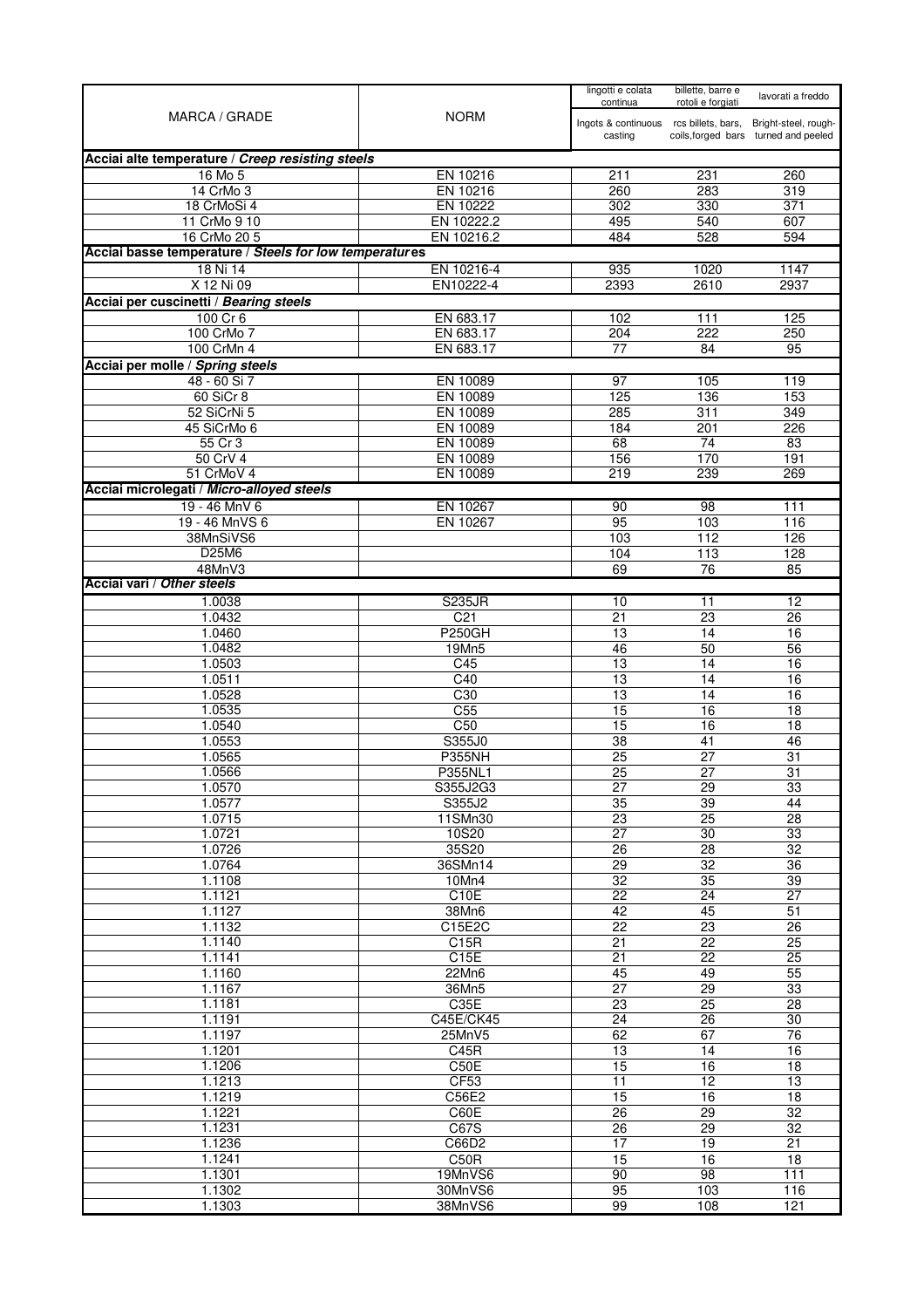|                  |                            | lingotti e colata<br>continua                     | billette, barre e<br>rotoli e forgiati | lavorati a freddo                                            |
|------------------|----------------------------|---------------------------------------------------|----------------------------------------|--------------------------------------------------------------|
| MARCA / GRADE    | <b>NORM</b>                | Ingots & continuous rcs billets, bars,<br>casting |                                        | Bright-steel, rough-<br>coils, forged bars turned and peeled |
| 1.1304           | 46MnVD6                    | 98                                                | 107                                    | 120                                                          |
| 1.1305           | 46MnVS3                    | 94                                                | 102                                    | 115                                                          |
| 1.2007           | 70Cr2                      | 63                                                | 69                                     | 77                                                           |
| 1.2067           | 102Cr6                     | 102                                               | 111                                    | 125                                                          |
| 1.2242           | 59CrV4                     | 129                                               | 140                                    | 158                                                          |
| 1.2826<br>1.3505 | 60MnSiCr4<br>100Cr6        | 78<br>102                                         | 86<br>111                              | 96<br>125                                                    |
| 1.3520           | 100CrMnSi6-4               | 161                                               | 176                                    | 198                                                          |
| 1.3531           | 16CrNiMo6                  | 613                                               | 669                                    | 753                                                          |
| 1.3536           | 100CrMo7-3                 | 221                                               | $\overline{242}$                       | $\overline{272}$                                             |
| 1.3537           | 100CrMo7                   | 189                                               | 206                                    | 232                                                          |
| 1.3538           | 100CrMo7-4                 | 282                                               | 308                                    | 346                                                          |
| 1.3539           | 100CrMnMoSi8-4-6           | 338                                               | 368                                    | 414                                                          |
| 1.4021           | X 20 Cr 13                 | 770                                               | 840                                    | 945                                                          |
| 1.4901           | X10CrWMoVNb9-2             | 1573                                              | 1644                                   | 1931                                                         |
| 1.4903           | X10CrMoVNb9-1              | 935                                               | 1020                                   | 1147                                                         |
| 1.5066           | 30Mn5<br>38MnSi4           | 38<br>63                                          | 42<br>68                               | 47<br>77                                                     |
| 1.5120<br>1.5216 | 17MnV6                     | 105                                               | 114                                    | 129                                                          |
| 1.5217           | 20MnV6                     | 103                                               | 113                                    | 127                                                          |
| 1.5223           | 42MnV7                     | 86                                                | 94                                     | 106                                                          |
| 1.5231           | 38MnSiVS5                  | 103                                               | 112                                    | 126                                                          |
| 1.5232           | 27MnSiVS6                  | 106                                               | 116                                    | 130                                                          |
| 1.5233           | 44MnSiVS6                  | 106                                               | 116                                    | 130                                                          |
| 1.5243           | $42MnSiV3-3$               | 99                                                | 108                                    | 121                                                          |
| 1.5415           | 16Mo3                      | 125                                               | 137                                    | 154                                                          |
| 1.5423           | 16Mo5                      | 200                                               | 218                                    | 245                                                          |
| 1.5523           | 19MnB4                     | 19                                                | 21                                     | 24                                                           |
| 1.5526<br>1.5527 | 30MNB4<br>40MnB4           | $\overline{37}$<br>49                             | 41<br>53                               | 46<br>60                                                     |
| 1.5532           | 38MnB5                     | $\overline{26}$                                   | $\overline{28}$                        | 31                                                           |
| 1.5662           | X 8 Ni 9                   | 2389                                              | 2606                                   | 2932                                                         |
| 1.5708           | 12NiCr3                    | 211                                               | 230                                    | 259                                                          |
| 1.5715           | 16NiCrS4                   | 335                                               | 365                                    | 411                                                          |
| 1.5752           | 15NiCr13                   | 929                                               | 1013                                   | 1140                                                         |
| 1.5810           | 18 NiCr 5-4                | 430                                               | 469                                    | 528                                                          |
| 1.5918           | 17 CrNi 6-6                | 510                                               | 556                                    | 625                                                          |
| 1.6510           | 39 NiCrMo 3                | 350<br>425                                        | 382                                    | 429<br>522                                                   |
| 1.6511<br>1.6522 | 36 CrNiMo 4<br>20 NiCrMo 2 | 256                                               | 464<br>279                             | 314                                                          |
| 1.6523           | 20 NiCrMo 2-2              | 268                                               | 292                                    | 328                                                          |
| 1.6526           | 20NiCrMoS2-2               | 260                                               | 283                                    | 319                                                          |
| 1.6527           | 20NiCrMo3                  | 322                                               | 351                                    | 395                                                          |
| 1.6541           | 23 MnNiCrMo 5 2            | 283                                               | 308                                    | 347                                                          |
| 1.6562           | 40 NiCrMo 8-4              | 676                                               | 737                                    | 829                                                          |
| 1.6563           | 41 NiCrMo 7-3-2            | 638                                               | 695                                    | 782                                                          |
| 1.6566           | 17 NiCrMo 6-4              | 504                                               | 550                                    | 619                                                          |
| 1.6580<br>1.6582 | 30 CrNiMo 8<br>34 CrNiMo 6 | 827<br>620                                        | 902<br>677                             | 1014<br>761                                                  |
| 1.6587           | 18 CrNiMo 7-6              | 657                                               | 717                                    | 806                                                          |
| 1.6657           | 14 NiCrMo 13-4             | 1085                                              | 1183                                   | 1331                                                         |
| 1.6758           | 23 MnNiMoCr 5-4            | 504                                               | 549                                    | 618                                                          |
| 1.6782           | 16NiCrMo12-6               | 990                                               | 1080                                   | 1215                                                         |
| 1.6959           | 35 NiCrMoV 12-5            | 1130                                              | 1233                                   | 1387                                                         |
| 1.7016           | 17Cr3                      | 74                                                | 80                                     | 90                                                           |
| 1.7033           | 34Cr4                      | 85                                                | 93                                     | 104                                                          |
| 1.7034<br>1.7035 | 37Cr4                      | 85                                                | 93                                     | 104<br>104                                                   |
| 1.7039           | 41Cr4<br>41CrS4            | 85<br>85                                          | 93<br>93                               | 104                                                          |
| 1.7043           | 38Cr4                      | 85                                                | 93                                     | 104                                                          |
| 1.7076           | 32CrB4                     | $\overline{73}$                                   | 80                                     | 90                                                           |
| 1.7077           | 36CrB4                     | 78                                                | 85                                     | 96                                                           |
| 1.7117           | 52SiCrNi5                  | 285                                               | $\overline{311}$                       | 349                                                          |
| 1.7131           | 16 MnCr 5                  | 88                                                | 96                                     | 108                                                          |
| 1.7137           | 60 MnCrB 3                 | 73                                                | 79                                     | 89                                                           |
| 1.7139           | 16 MnCrS 5                 | 88                                                | 96                                     | 108                                                          |
| 1.7147<br>1.7148 | 20 MnCr 5<br>30MnCrB4-2    | 102<br>102                                        | 111<br>111                             | 125<br>125                                                   |
| 1.7149           | 20 MnCrS 5                 | 102                                               | 111                                    | 125                                                          |
|                  |                            |                                                   |                                        |                                                              |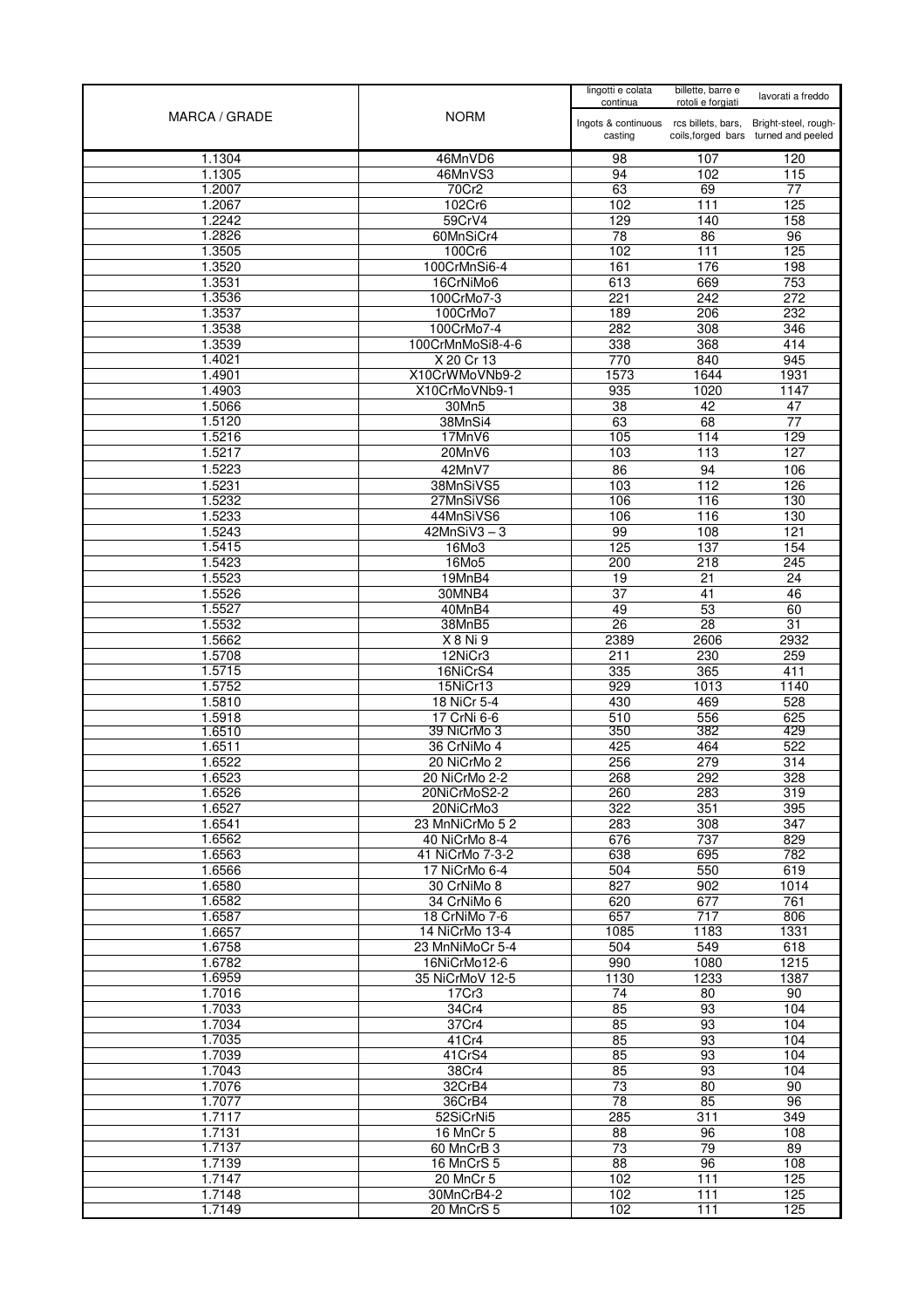|                               |                           | lingotti e colata<br>continua          | billette, barre e<br>rotoli e forgiati | lavorati a freddo                    |
|-------------------------------|---------------------------|----------------------------------------|----------------------------------------|--------------------------------------|
| MARCA / GRADE                 | <b>NORM</b>               | Ingots & continuous rcs billets, bars, |                                        | Bright-steel, rough-                 |
|                               |                           | casting                                |                                        | coils, forged bars turned and peeled |
| 1.7160                        | 16 MnCrB 5                | 75                                     | 82                                     | 93                                   |
| 1.7168                        | 18 MnCrB 5                | 93                                     | 101                                    | 114                                  |
| 1.7176<br>1.7177              | 55Cr3<br>60Cr3            | 83<br>58                               | 90<br>64                               | 101<br>72                            |
| 1.7182                        | 27 MnCrB 5 2              | 50                                     | 54                                     | 61                                   |
| 1.7185                        | 33 MnCrB 5 2              | 52                                     | 56                                     | 63                                   |
| 1.7213                        | 25 CrMoS 4                | 151                                    | 165                                    | 186                                  |
| 1.7216                        | 30 CrMo 4                 | 151                                    | 165                                    | 185                                  |
| 1.7218                        | 25CrMo4                   | 163                                    | 178                                    | 200                                  |
| 1.7220                        | 34 CrMo 4                 | 163                                    | 178                                    | 200                                  |
| 1.7223                        | 41 CrMo 4                 | 163                                    | 178                                    | 200                                  |
| 1.7225                        | 42CrMo4                   | 163<br>163                             | 178<br>178                             | 200                                  |
| 1.7226<br>1.7227              | 34 CrMoS 4<br>42 CrMoS 4  | 163                                    | 178                                    | 200<br>200                           |
| 1.7228                        | 50 CrMo 4                 | 163                                    | 178                                    | 200                                  |
| 1.7243                        | 18 CrMo 4                 | 153                                    | 167                                    | 188                                  |
| 1.7311                        | 20CrMo2                   | 178                                    | 194                                    | 218                                  |
| 1.7319                        | 20 MoCrS 3                | 190                                    | 208                                    | 234                                  |
| 1.7321                        | 20 MoCr 4                 | 204                                    | 223                                    | 251                                  |
| 1.7323                        | 20 MoCrS 4                | $\overline{204}$                       | 223                                    | 251                                  |
| 1.7325                        | 25 MoCr 4                 | 208                                    | 227                                    | 256                                  |
| 1.7326                        | 25 MoCrS 4                | 208                                    | 227                                    | 256                                  |
| 1.7335<br>1.7337              | 13 CrMo 4-5               | 223                                    | 243                                    | 273                                  |
| 1.7362                        | 16 CrMo 4-4<br>X12CrMo5   | 236<br>474                             | 257<br>517                             | 289<br>582                           |
| 1.7380                        | 10 CrMo 9 10              | 488                                    | 532                                    | 598                                  |
| 1.7383                        | 11 CrMo 9-10              | 489                                    | 533                                    | 600                                  |
| 1.7386                        | X 12 CrMo 9 1             | $\overline{907}$                       | 989                                    | 1113                                 |
| 1.7701                        | 52CrMoV4                  | 219                                    | 239                                    | 269                                  |
| 1.7765                        | 32CrMoV12-10              | 644                                    | 703                                    | 791                                  |
| 1.8062                        | 46SiCrMo6                 | 194                                    | 212                                    | 238                                  |
| 1.8159                        | 51CrV4                    | 160                                    | 174                                    | 196                                  |
| 1.8161<br>1.8201              | 58 CrV 4<br>7CrWVMoNb9-6  | 149<br>293                             | 162<br>320                             | 183<br>360                           |
| 1.8515                        | 31 CrMo 12                | 316                                    | 345                                    | 388                                  |
| 1.8519                        | 31 CrMoV 9                | 289                                    | 316                                    | 355                                  |
| 1.8550                        | 34 CrAINi 7-10            | 464                                    | 506                                    | 569                                  |
| 1.8871                        | <b>P460QH</b>             | 66                                     | 72                                     | 81                                   |
| 1.8901                        | S 460 N                   | 305                                    | 333                                    | 374                                  |
| 1.8905<br>1.8907              | P 460 N<br><b>StE 500</b> | $\overline{214}$                       | 233                                    | 262                                  |
| 1.8915                        | <b>P460NL1</b>            | 262<br>220                             | 286<br>240                             | 321<br>270                           |
| 1.8928                        | S690QL                    | 504                                    | 550                                    | 619                                  |
| 92145                         |                           | 106                                    | 116                                    | 130                                  |
| 92216                         |                           | 101                                    | 111                                    | 124                                  |
| 92421                         |                           | 229                                    | 249                                    | 280                                  |
| 92520                         |                           | 504                                    | 550                                    | 619                                  |
| 92523                         |                           | 421                                    | 459                                    | 517                                  |
| 0078 A                        |                           | 257                                    | 281                                    | 316                                  |
| 1 E 1286<br>1.1301-1.1302 mod |                           | 121<br>90                              | 132<br>$\overline{98}$                 | 148<br>110                           |
| 107-38MnV5                    |                           | 83                                     | 91                                     | 102                                  |
| 108-C40Mn                     |                           | 55                                     | 60                                     | 68                                   |
| 113-35CrB5                    |                           | 84                                     | 91                                     | 103                                  |
| 123-35MnCrB5                  |                           | 75                                     | 82                                     | 92                                   |
| 15CrNi6                       |                           | 507                                    | 553                                    | 622                                  |
| 18NCD4 RENAULT (C9)           |                           | 372                                    | 405                                    | 456                                  |
| 18M                           |                           | 100                                    | 109                                    | 122                                  |
| 1DRB<br>1E0028                |                           | 108<br>30                              | 118<br>33                              | 132<br>$\overline{37}$               |
| 1E0359                        |                           | 24                                     | 26                                     | 29                                   |
| 1E0042                        |                           | 26                                     | $\overline{29}$                        | $\overline{32}$                      |
| 1E0361A/B/C/D                 |                           | $\overline{25}$                        | 28                                     | $\overline{31}$                      |
| 1E0447                        |                           | 81                                     | 89                                     | 100                                  |
| 1E0490                        |                           | 175                                    | 191                                    | 215                                  |
| 1E0509                        |                           | 150                                    | 163                                    | 184                                  |
| 1E0621                        |                           | 33                                     | 36                                     | 41                                   |
| 1E0669                        |                           | 30                                     | 33                                     | 37                                   |
| 1E0670                        |                           | 36                                     | 40                                     | 45                                   |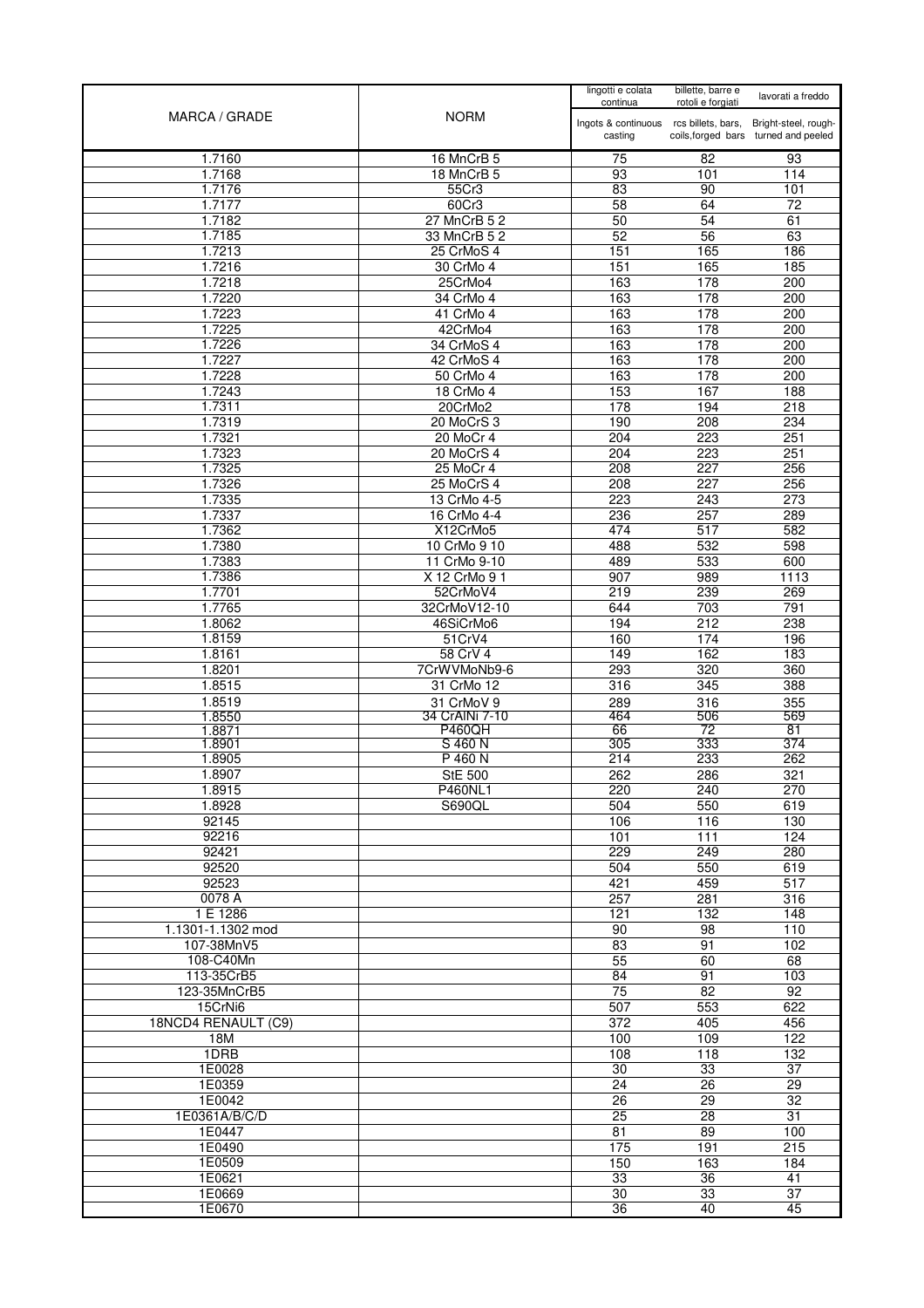| MARCA / GRADE               | <b>NORM</b> | lingotti e colata<br>continua                               | billette, barre e<br>rotoli e forgiati | lavorati a freddo                    |
|-----------------------------|-------------|-------------------------------------------------------------|----------------------------------------|--------------------------------------|
|                             |             | Ingots & continuous rcs billets, bars, Bright-steel, rough- |                                        |                                      |
|                             |             | casting                                                     |                                        | coils, forged bars turned and peeled |
| 1E0686<br>1E0769            |             | 37                                                          | 40<br>43                               | 45                                   |
| 1E0778                      |             | 40<br>159                                                   | 173                                    | 49<br>195                            |
| 1E0873                      |             | 115                                                         | 125                                    | 141                                  |
| 1E0951                      |             | 114                                                         | 125                                    | 140                                  |
| 1E0996                      |             | 41                                                          | 45                                     | 51                                   |
| 1E0997<br>1E1013            |             | 121<br>93                                                   | 132<br>101                             | 149<br>114                           |
| 1E1054                      |             | 184                                                         | 201                                    | 226                                  |
| 1E1058                      |             | 165                                                         | 180                                    | 203                                  |
| 1E1120                      |             | 114                                                         | 124                                    | 140                                  |
| 1E1201<br>1E1239A           |             | 61<br>68                                                    | 67<br>74                               | 75<br>83                             |
| 1E1239C                     |             | 61                                                          | 67                                     | $\overline{75}$                      |
| 1E1239D                     |             | 59                                                          | 65                                     | 73                                   |
| 1E1239F                     |             | 41                                                          | 45                                     | 50                                   |
| 1E1239G<br>1E1239L          |             | 37<br>160                                                   | 40<br>174                              | 45<br>196                            |
| 1E1239O                     |             | 90                                                          | 99                                     | 111                                  |
| 1E1286 - 1E1286B            |             | 121                                                         | 132                                    | 149                                  |
| 1E1287                      |             | 42                                                          | 45                                     | 51                                   |
| 1E1482                      |             | 47                                                          | 51                                     | 58                                   |
| 1E1497<br>1E1632            |             | 84<br>60                                                    | 91<br>66                               | 103<br>74                            |
| 1E1671                      |             | 124                                                         | 136                                    | 153                                  |
| 1E1848                      |             | 150                                                         | 163                                    | 184                                  |
| 1E1887                      |             | 30                                                          | 33                                     | 37                                   |
| 1E1901<br>1E1962            |             | 101                                                         | 111<br>$\overline{111}$                | 124<br>125                           |
| 1E2757                      |             | 102<br>561                                                  | 612                                    | 689                                  |
| 1E2757 > 230                |             | 935                                                         | 1020                                   | 1147                                 |
| 1E4146                      |             | 211                                                         | 230                                    | 259                                  |
| 1E4283<br>1E4336            |             | 25<br>581                                                   | 28<br>634                              | 31<br>713                            |
| 1E4808                      |             | 64                                                          | 70                                     | 78                                   |
| $S355+V$                    |             | 56                                                          | 61                                     | 69                                   |
| 1E1727                      |             | 216                                                         | 235                                    | 265                                  |
| 1E1371<br>1E1158            |             | 307<br>25                                                   | 335<br>28                              | 377<br>31                            |
| 1E4787                      |             | 638                                                         | 696                                    | 783                                  |
| 16NiCrMo12                  |             | 992                                                         | 1082                                   | 1218                                 |
| 20MNCR5F                    |             | 189                                                         | 206                                    | 232                                  |
| 20NiCr6<br>21CrMoV5.11      |             | 445<br>563                                                  | 486<br>614                             | 547<br>691                           |
| 22MnV6                      |             | 158                                                         | 172                                    | 194                                  |
| 23CrMoB3                    |             | 180                                                         | 196                                    | 221                                  |
| 23MCD5                      |             | 193                                                         | 210                                    | 236                                  |
| 23MnNiCrMo5.2<br>25CRNIMO2  |             | 309<br>362                                                  | 337<br>395                             | 379<br>444                           |
| 28 CDV5.08                  |             | 503                                                         | 549                                    | 617                                  |
| 30 Cr Si Mo V 663           |             | 316                                                         | 345                                    | 388                                  |
| 30CRMOV10F                  |             | 424                                                         | 463                                    | 521                                  |
| 30NiCrMoV7                  |             | 686                                                         | 748                                    | 841                                  |
| 33MB<br>33MNCRMOB5          |             | 37<br>113                                                   | 40<br>124                              | 45<br>139                            |
| 35MB4-2                     |             | 44                                                          | 48                                     | 54                                   |
| 35MNB5                      |             | 70                                                          | 76                                     | 85                                   |
| 37MNCRMOB5                  |             | 101                                                         | 110                                    | 124                                  |
| 39MNCRB6<br>368.6           |             | 68<br>233                                                   | 75<br>254                              | 84<br>285                            |
| 40-45CrMo4+Ni               |             | 283                                                         | 309                                    | 348                                  |
| 4130M                       |             | 193                                                         | 211                                    | 237                                  |
| 41 CrS4 Mod 27              |             | 120                                                         | $\overline{131}$                       | 147                                  |
| 42CrMo4 JMBK                |             | 197                                                         | 215                                    | 242                                  |
| 42CRMO4 MOD.<br>42CrMo4 PBK |             | 307<br>172                                                  | 335<br>187                             | 377<br>211                           |
| 42CrMo4+Ni+V                |             | 309                                                         | 337                                    | 379                                  |
| 4330                        |             | 748                                                         | 816                                    | 918                                  |
| 4330V                       |             | 941                                                         | 1027                                   | 1155                                 |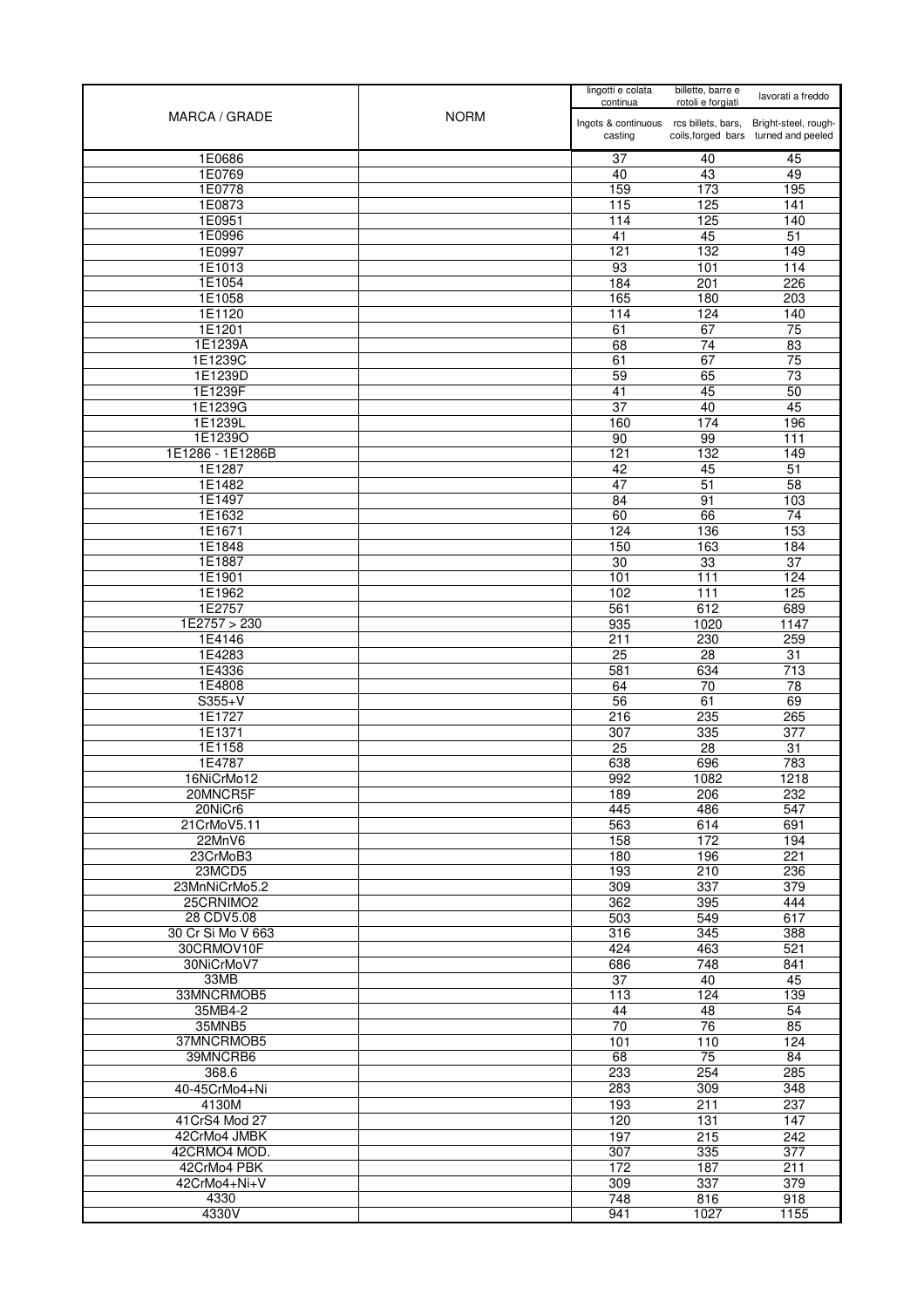| MARCA / GRADE                | <b>NORM</b> | lingotti e colata<br>continua                                          | billette, barre e<br>rotoli e forgiati | lavorati a freddo                    |
|------------------------------|-------------|------------------------------------------------------------------------|----------------------------------------|--------------------------------------|
|                              |             | Ingots & continuous rcs billets, bars, Bright-steel, rough-<br>casting |                                        | coils, forged bars turned and peeled |
| 43crnimo4.6                  |             | 550                                                                    | 600                                    | 675                                  |
| 4M                           |             | 114                                                                    | 124                                    | 140                                  |
| 47TS2                        |             | 52                                                                     | 56                                     | 63                                   |
| 50NICR13                     |             | 929                                                                    | 1013                                   | 1140                                 |
| 56NiCrMoV7                   |             | 743                                                                    | 810                                    | 912                                  |
| 605M36                       |             | 126                                                                    | 138                                    | 155                                  |
| 8630/vgs<br>86B45H           |             | 468<br>243                                                             | 510<br>265                             | 574<br>298                           |
| 86CrMoV7                     |             | 227                                                                    | 247                                    | 278                                  |
| 92523 Crown Wheel            |             | 421                                                                    | 459                                    | 517                                  |
| 92523 Pinion                 |             | 421                                                                    | 459                                    | 516                                  |
| 9310 H                       |             | 982                                                                    | 1071                                   | 1205                                 |
| A 1041 F                     |             | 41                                                                     | 45                                     | 50                                   |
| A182 F1                      |             | 211                                                                    | 230                                    | 259                                  |
| A182 F22 MOD.                |             | 486                                                                    | 530                                    | 596                                  |
| A193 B16                     | <b>ASTM</b> | $\overline{376}$                                                       | 410                                    | 461                                  |
| A193 B7                      |             | 163                                                                    | 178                                    | 200                                  |
| A320 L7                      |             | 245                                                                    | 268                                    | 301                                  |
| A350 LF2/A105<br>A694 F65    |             | $\overline{25}$<br>68                                                  | $\overline{27}$<br>74                  | $\overline{31}$<br>83                |
| AAR GRADE F                  |             | 112                                                                    | 122                                    | 138                                  |
| AISI 4140 MOD.80/110KSI      |             | 173                                                                    | 189                                    | $\overline{213}$                     |
| AISI 4145 MOD. 125KSI        |             | 227                                                                    | 248                                    | 279                                  |
| Aisi 4130 MOD. R             |             | 242                                                                    | 264                                    | 297                                  |
| Aisi 4718                    |             | 434                                                                    | 474                                    | 533                                  |
| Aisi 4815                    |             | 1044                                                                   | 1139                                   | 1281                                 |
| Aisi 8630 MOD                |             | 454                                                                    | 496                                    | 557                                  |
| AISI 8720                    |             | 281                                                                    | 307                                    | 345                                  |
| AISI410                      |             | 780                                                                    | 851                                    | 957                                  |
| AMS 6418                     |             | 733                                                                    | 800                                    | 900                                  |
| B222-5                       |             | 134                                                                    | 146                                    | 165                                  |
| B222-6(4122 MOD)             |             | 119                                                                    | 130                                    | 146                                  |
| B222-7<br>B222-8             |             | 122<br>235                                                             | 133<br>257                             | 150<br>289                           |
| <b>B30</b>                   |             | 51                                                                     | 56                                     | 63                                   |
| B46-1                        |             | 512                                                                    | 558                                    | 628                                  |
| B63-1                        |             | 376                                                                    | 410                                    | 461                                  |
| B63-2 (V2525-60)             |             | 349                                                                    | 381                                    | 428                                  |
| <b>B79</b>                   |             | 306                                                                    | 334                                    | 376                                  |
| $C50+MO$                     |             | $\overline{35}$                                                        | $\overline{38}$                        | 43                                   |
| D60SiMn5/A1                  |             | 99                                                                     | 108                                    | 121                                  |
| F11                          |             | 245                                                                    | 268                                    | 301                                  |
| F22                          |             | 470                                                                    | 512                                    | 577                                  |
| F22 MOD<br>Grade 50R         |             | 588<br>260                                                             | 641<br>283                             | 721<br>319                           |
| <b>HMS 60</b>                |             | 465                                                                    | 507                                    | $\overline{571}$                     |
| <b>ITM 129</b>               |             | 58                                                                     | 64                                     | 71                                   |
| <b>JDM 4320</b>              |             | 604                                                                    | 659                                    | 741                                  |
| MTS 238 / SAE 1141/I         |             | 44                                                                     | 48                                     | 55                                   |
| <b>P420 QH</b>               |             | 262                                                                    | 285                                    | 321                                  |
| PS30 SAE 4715                |             | 440                                                                    | 480                                    | 540                                  |
| <b>PS55</b>                  |             | 800                                                                    | 873                                    | 982                                  |
| <b>PS65</b>                  |             | 78                                                                     | 85                                     | 95                                   |
| <b>RES 10460</b>             |             | 64                                                                     | 69                                     | 78                                   |
| RES166380                    |             | 122                                                                    | 133                                    | 149                                  |
| S1060                        |             | 754                                                                    | 823                                    | 925                                  |
| <b>S460NL</b>                |             | 171                                                                    | 187                                    | 210                                  |
| SA 508 Gr. 3<br>SA 765 Gr. 4 |             | 381<br>106                                                             | 416<br>115                             | 468<br>130                           |
| SAE 1017 MOD                 |             | 41                                                                     | 45                                     | 51                                   |
| SAE 4130 MOD2                |             | $\overline{273}$                                                       | 298                                    | 335                                  |
| <b>SAE 4320 JDM</b>          |             | 626                                                                    | 682                                    | 768                                  |
| <b>SAE 4820</b>              |             | 1047                                                                   | 1142                                   | 1284                                 |
| <b>SAE 8620</b>              |             | 269                                                                    | 293                                    | 330                                  |
| <b>SAE 8627H</b>             |             | 259                                                                    | 283                                    | 318                                  |
| <b>SAE 8822H</b>             |             | 294                                                                    | 321                                    | 361                                  |
| <b>STE460</b>                |             | 171                                                                    | 186                                    | 209                                  |
| <b>STE 690</b>               |             | 463                                                                    | 505                                    | 568                                  |
| <b>STE 690V</b>              |             | 414                                                                    | 452                                    | 508                                  |